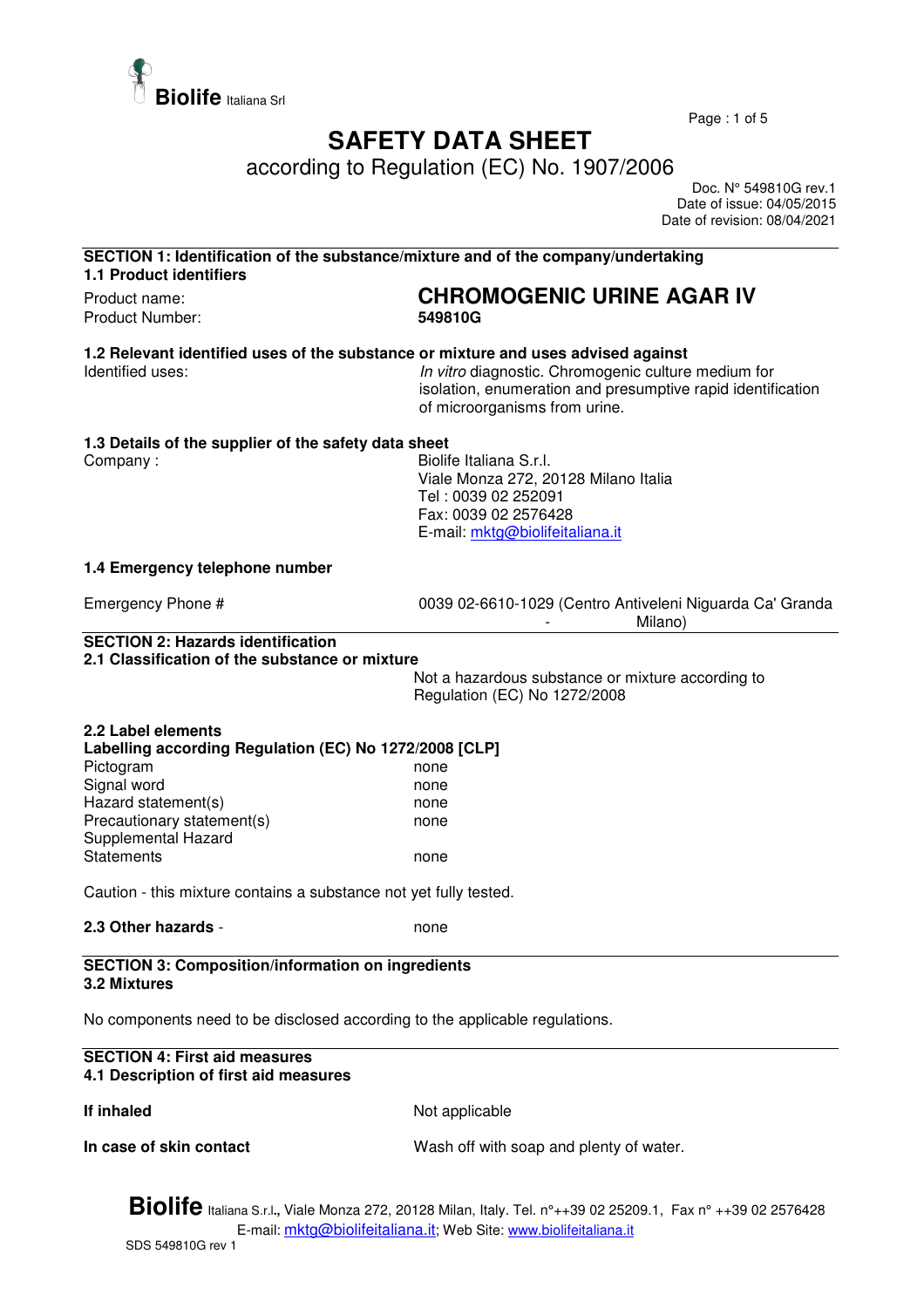

| In case of eye contact                                                                                                                                                                   | Page: 2 of 5<br>Rinse thoroughly with plenty of water for at least 15 minutes.                                                  |  |
|------------------------------------------------------------------------------------------------------------------------------------------------------------------------------------------|---------------------------------------------------------------------------------------------------------------------------------|--|
| If swallowed                                                                                                                                                                             | Never give anything by mouth to an unconscious person.<br>Rinse mouth with water.                                               |  |
| 4.2 Most important symptoms and effects, both acute and delayed                                                                                                                          | To the best of our knowledge, the chemical, physical, and<br>toxicological properties have not been thoroughly<br>investigated. |  |
| 4.3 Indication of any immediate medical attention and special treatment needed                                                                                                           | no data available                                                                                                               |  |
| <b>SECTION 5: Fire fighting measures</b>                                                                                                                                                 |                                                                                                                                 |  |
| 5.1 Extinguishing media<br>Suitable extinguishing media                                                                                                                                  | Use water spray, alcohol-resistant foam, dry chemical or<br>carbon dioxide.                                                     |  |
| 5.2 Special hazards arising from the substance or mixture                                                                                                                                | Carbon oxides                                                                                                                   |  |
| 5.3 Advice for fire-fighters                                                                                                                                                             | Wear self contained breathing apparatus for fire fighting if<br>necessary.                                                      |  |
| 5.4 Further information                                                                                                                                                                  | no data available                                                                                                               |  |
| <b>SECTION 6: Accidental release measures</b>                                                                                                                                            |                                                                                                                                 |  |
| 6.1 Personal precautions, protective equipment and emergency procedures                                                                                                                  | Prevent container breakage.                                                                                                     |  |
| 6.2 Environmental precautions                                                                                                                                                            | Do not let product enter drains.                                                                                                |  |
| 6.3 Methods and materials for containment and cleaning up                                                                                                                                | Sweep up and shovel. Keep in suitable, closed containers for<br>disposal.                                                       |  |
| 6.4 Reference to other sections                                                                                                                                                          | For disposal see section 13.                                                                                                    |  |
| <b>SECTION 7: Handling and storage</b><br>7.1 Precautions for safe handling                                                                                                              | Handle in accordance with good laboratory practice.                                                                             |  |
| 7.2 Conditions for safe storage, including any incompatibilities                                                                                                                         |                                                                                                                                 |  |
|                                                                                                                                                                                          | Store in cool place. Keep container tightly closed. For<br>storage refer to the temperature indicated on the label.             |  |
| 7.3 Specific end use(s)                                                                                                                                                                  | Apart from the uses mentioned in section 1.2 no other<br>specific uses are stipulated                                           |  |
| <b>SECTION 8: Exposure controls/personal protection</b><br>8.1 Control parameters<br>Components with workplace control parameters                                                        |                                                                                                                                 |  |
|                                                                                                                                                                                          | It doesn't contain substances with occupational exposure<br>limit value.                                                        |  |
| 8.2 Exposure controls<br>Appropriate engineering controls                                                                                                                                | Handle in accordance with good industrial hygiene                                                                               |  |
| <b>Biolife</b> Italiana S.r.l., Viale Monza 272, 20128 Milan, Italy. Tel. n°++39 02 25209.1, Fax n° ++39 02 2576428<br>E-mail: mktg@biolifeitaliana.it; Web Site: www.biolifeitaliana.it |                                                                                                                                 |  |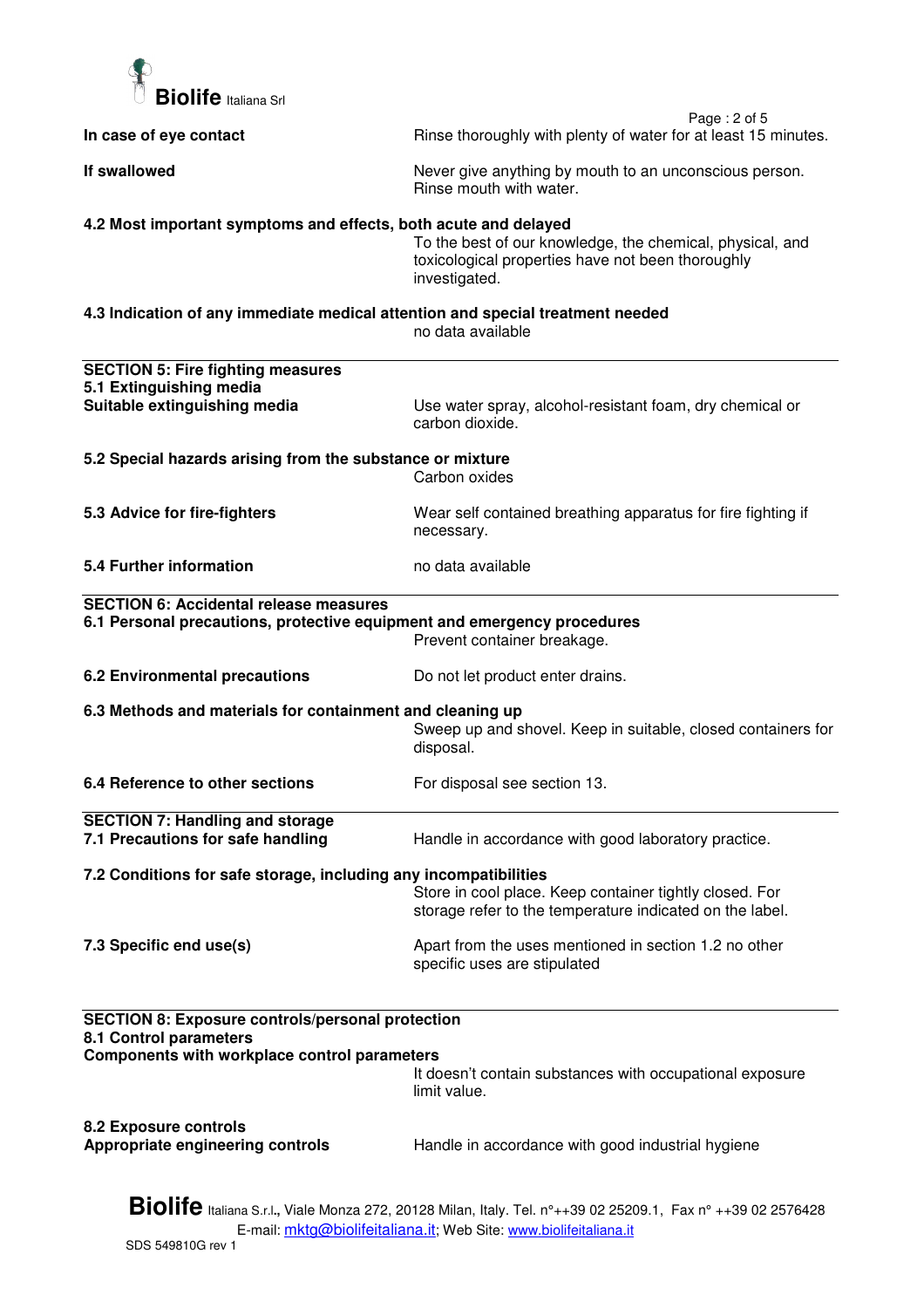

Page : 3 of 5

| Handle with gloves. Gloves must be inspected prior to use.                                                                |
|---------------------------------------------------------------------------------------------------------------------------|
| Use proper glove removal technique (without touching<br>glove's outer surface) to avoid skin contact with this product.   |
| The type of protective equipment must be selected according<br>to the concentration and amount of the dangerous substance |
|                                                                                                                           |
|                                                                                                                           |
|                                                                                                                           |

## **SECTION 9: Physical and chemical properties**

| 9.1 Information on basic physical and chemical properties |                   |  |
|-----------------------------------------------------------|-------------------|--|
| a) Appearance Form:                                       | solid             |  |
| Colour:                                                   | no data available |  |
| b) Odour                                                  | no data available |  |
| c) Odour Threshold                                        | no data available |  |
| d) pH                                                     | no data available |  |
| e) Melting point/freezing                                 |                   |  |
| point                                                     | no data available |  |
| f) Initial boiling point and                              |                   |  |
| boiling range                                             | no data available |  |
| g) Flash point                                            | no data available |  |
| h) Evaporation rate                                       | no data available |  |
| i) Flammability (solid, gas)                              | no data available |  |
| j) Upper/lower                                            |                   |  |
| flammability or                                           |                   |  |
| explosive limits                                          | no data available |  |
| k) Vapour pressure                                        | no data available |  |
| I) Vapour density                                         | no data available |  |
| m) Relative density                                       | no data available |  |
| n) Water solubility                                       | no data available |  |
| o) Partition coefficient: n-octanol/                      |                   |  |
| water                                                     | no data available |  |
| p) Auto-ignition temperature                              | no data available |  |
| q) Decomposition temperature                              | no data available |  |
| r) Viscosity                                              | no data available |  |
| s) Explosive properties                                   | no data available |  |
| t) Oxidizing properties                                   | no data available |  |
|                                                           |                   |  |
| 9.2 Other safety information                              | no data available |  |
|                                                           |                   |  |
| <b>SECTION 10: Stability and reactivity</b>               |                   |  |
| 10.1 Reactivity                                           | no data available |  |
|                                                           |                   |  |
| <b>10.2 Chemical stability</b>                            | no data available |  |
|                                                           |                   |  |
| 10.3 Possibility of hazardous reactions                   | no data available |  |
|                                                           |                   |  |
| 10.4 Conditions to avoid                                  | no data available |  |
|                                                           |                   |  |

**Biolife** Italiana S.r.l**.,** Viale Monza 272, 20128 Milan, Italy. Tel. n°++39 02 25209.1, Fax n° ++39 02 2576428 E-mail: <u>mktg@biolifeitaliana.it</u>; Web Site: www.biolifeitaliana.it SDS 549810G rev 1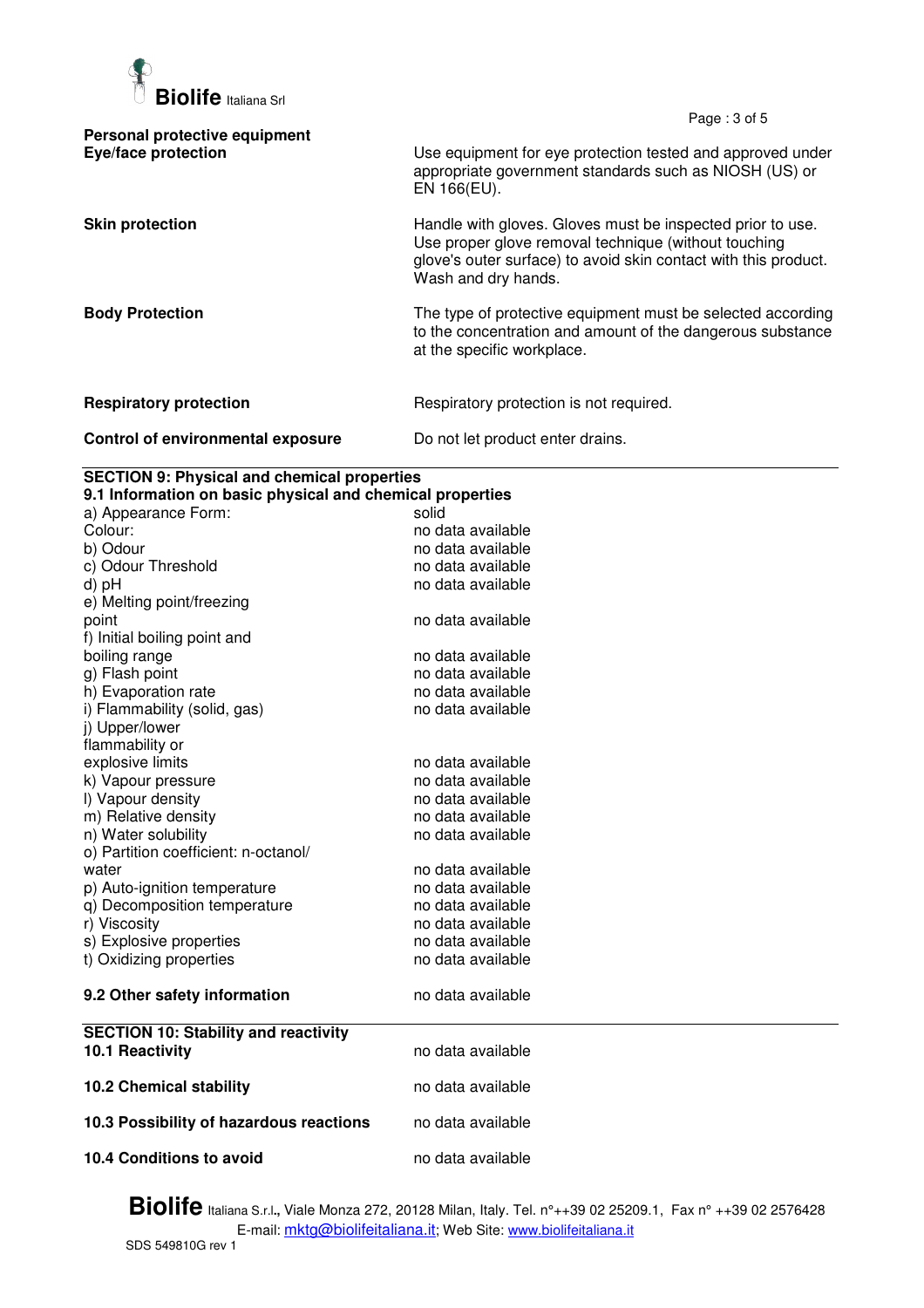

| 10.5 Incompatible materials                                        | no data available                                                                                                                                                   |
|--------------------------------------------------------------------|---------------------------------------------------------------------------------------------------------------------------------------------------------------------|
| 10.6 Hazardous decomposition products                              | Other decomposition products - no data available                                                                                                                    |
| <b>SECTION 11: Toxicological information</b>                       |                                                                                                                                                                     |
| 11.1 Information on toxicological effects<br><b>Acute toxicity</b> | no data available                                                                                                                                                   |
| <b>Skin corrosion/irritation</b>                                   | no data available                                                                                                                                                   |
| Serious eye damage/eye irritation                                  | no data available                                                                                                                                                   |
| <b>Respiratory or skin sensitisation</b>                           | no data available                                                                                                                                                   |
| Germ cell mutagenicity                                             | no data available                                                                                                                                                   |
| Carcinogenicity                                                    | IARC: No component of this product present at levels greater<br>than or equal to 0.1% is identified as probable, possible or<br>confirmed human carcinogen by IARC. |
| <b>Reproductive toxicity</b>                                       | no data available                                                                                                                                                   |
| Specific target organ toxicity - single exposure                   | no data available                                                                                                                                                   |
|                                                                    |                                                                                                                                                                     |
| Specific target organ toxicity - repeated exposure                 | no data available                                                                                                                                                   |
| <b>Aspiration hazard</b>                                           | no data available                                                                                                                                                   |
| <b>Potential health effects</b><br><b>Inhalation</b>               | no data available                                                                                                                                                   |
| Ingestion                                                          | no data available                                                                                                                                                   |
| <b>Skin</b>                                                        | no data available                                                                                                                                                   |
| <b>Eyes</b>                                                        | no data available                                                                                                                                                   |
| <b>Signs and Symptoms of Exposure</b>                              | To the best of our knowledge, the chemical, physical, and<br>toxicological properties have not been thoroughly<br>investigated.                                     |
| <b>Additional Information</b>                                      | RTECS: no data available                                                                                                                                            |
| <b>SECTION 12: Ecological information</b>                          |                                                                                                                                                                     |
| 12.1 Toxicity                                                      | no data available                                                                                                                                                   |
| 12.2 Persistence and degradability                                 | no data available                                                                                                                                                   |
| 12.3 Bio accumulative potential                                    | no data available                                                                                                                                                   |
| 12.4 Mobility in soil                                              | no data available                                                                                                                                                   |
| 12.5 Results of PBT and vPvB assessment                            | no data available                                                                                                                                                   |
| 12.6 Other adverse effects                                         | no data available                                                                                                                                                   |

Page : 4 of 5

**Biolife** Italiana S.r.l**.,** Viale Monza 272, 20128 Milan, Italy. Tel. n°++39 02 25209.1, Fax n° ++39 02 2576428 E-mail: <u>mktg@biolifeitaliana.it</u>; Web Site: www.biolifeitaliana.it SDS 549810G rev 1